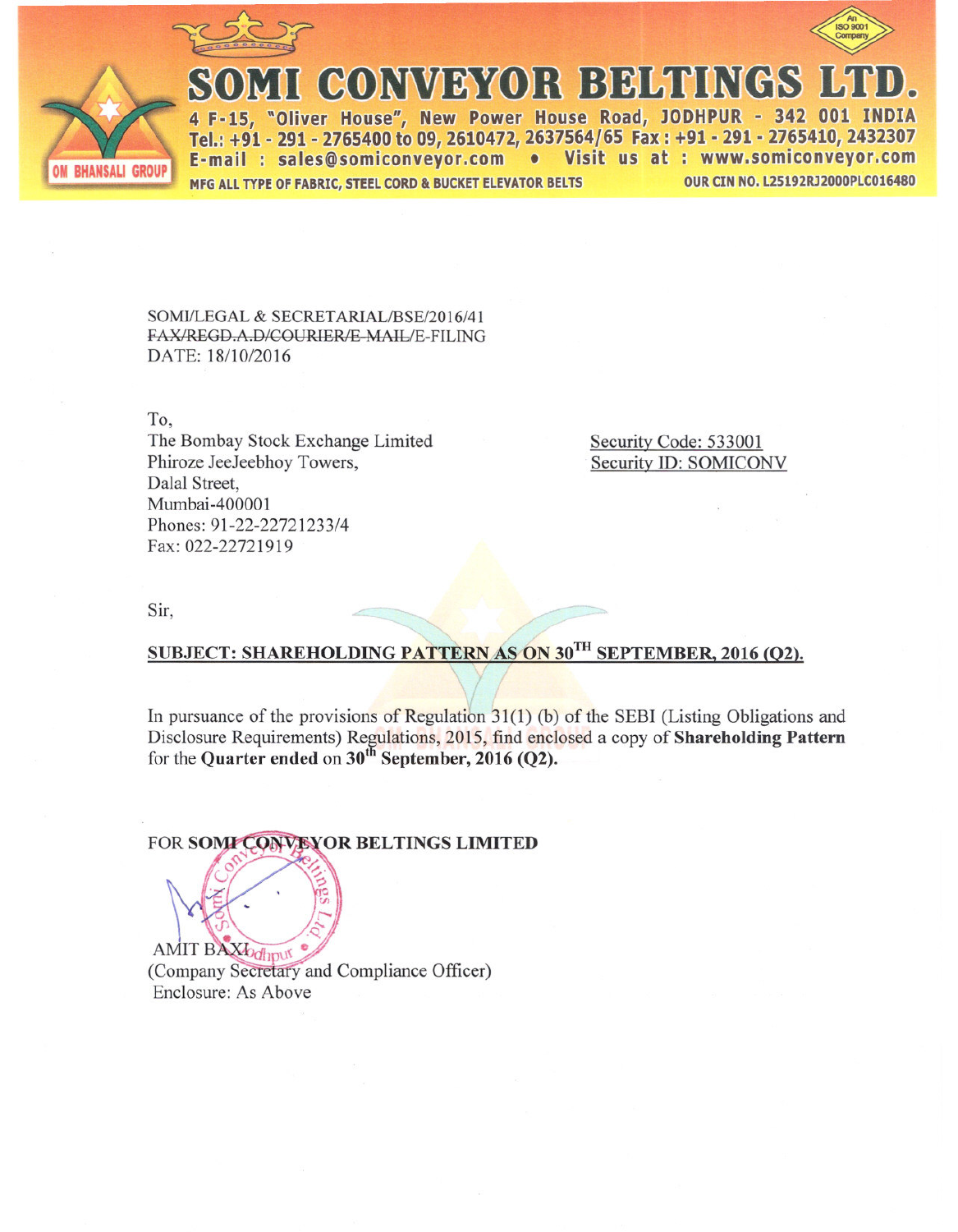# General information about company

| General information about company                                                          |                            |  |  |  |  |  |
|--------------------------------------------------------------------------------------------|----------------------------|--|--|--|--|--|
| Scrip code                                                                                 | 533001                     |  |  |  |  |  |
| Name of the company                                                                        | SOMI CONVEYOR BELTINGS LTD |  |  |  |  |  |
| Whether company is SME                                                                     | N <sub>0</sub>             |  |  |  |  |  |
| Class of Security                                                                          | <b>Equity Shares</b>       |  |  |  |  |  |
| Type of report                                                                             | Ouarterly                  |  |  |  |  |  |
| Quarter Ended / Half year ended/Date of Report (For Prelisting / Allotment)                | 30-09-2016                 |  |  |  |  |  |
| Date of allotment / extinguishment (in case Capital Restructuring selected) / Listing Date |                            |  |  |  |  |  |
| Shareholding pattern filed under                                                           | Regulation 31 $(1)(b)$     |  |  |  |  |  |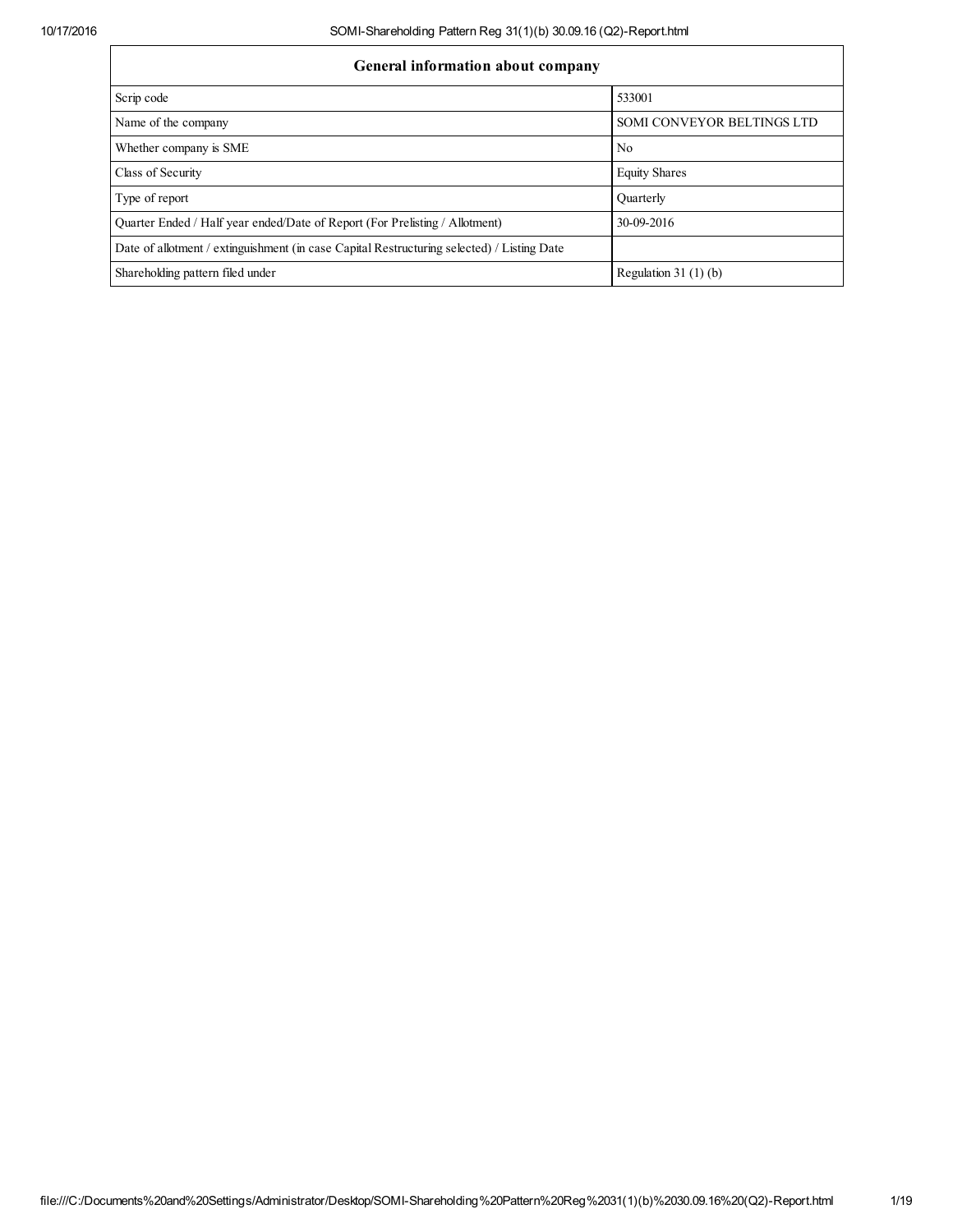| Sr. No. | Particular                                                                             | Yes/No         |
|---------|----------------------------------------------------------------------------------------|----------------|
|         | Whether the Listed Entity has issued any partly paid up shares?                        | No.            |
|         | Whether the Listed Entity has issued any Convertible Securities?                       | No.            |
|         | Whether the Listed Entity has issued any Warrants?                                     | N <sub>0</sub> |
|         | Whether the Listed Entity has any shares against which depository receipts are issued? | No.            |
|         | Whether the Listed Entity has any shares in locked-in?                                 | No.            |
| 6       | Whether any shares held by promoters are pledge or otherwise encumbered?               | No.            |
|         | Whether company has equity shares with differential voting rights?                     | N <sub>0</sub> |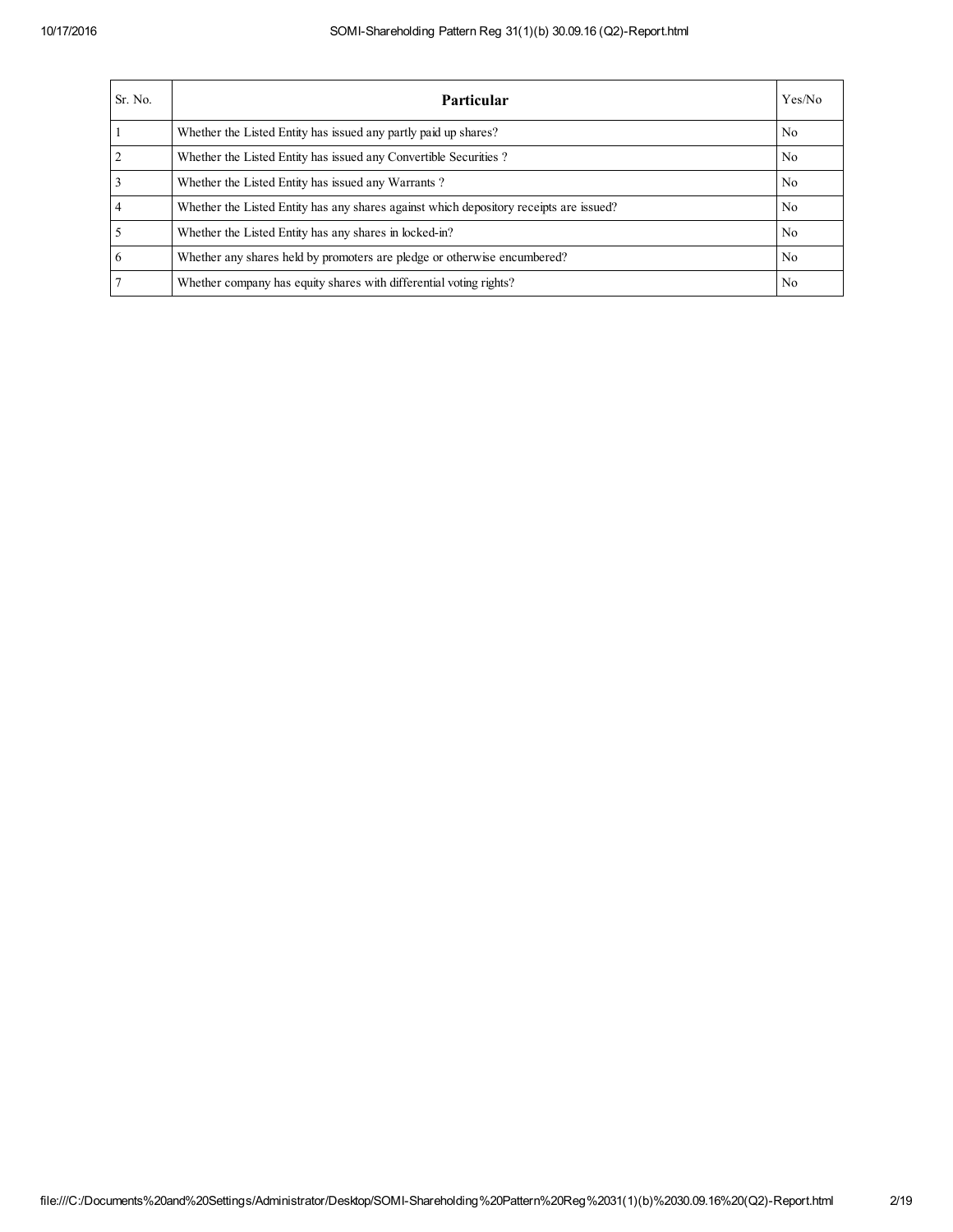|                 | Table I - Summary Statement holding of specified securities |              |                                                                                                    |                                      |                          |                      |                                        |                                                                  |  |          |          |
|-----------------|-------------------------------------------------------------|--------------|----------------------------------------------------------------------------------------------------|--------------------------------------|--------------------------|----------------------|----------------------------------------|------------------------------------------------------------------|--|----------|----------|
| Category        |                                                             | Nos. Of      | No. of<br>fully paid                                                                               | No. Of<br>Partly                     | No. Of<br>shares         | Total nos.<br>shares | Shareholding as a<br>% of total no. of | Number of Voting Rights held in each<br>class of securities (IX) |  |          |          |
| Category<br>(I) | of<br>shareholder                                           | shareholders | up equity                                                                                          | paid-up<br>equity                    | underlying<br>Depository | held (VII)           | shares (calculated<br>as per SCRR,     | No of Voting (XIV) Rights                                        |  |          | Total as |
|                 | (II)                                                        | (III)        | $= (IV) +$<br>shares<br>shares<br>Receipts<br>held $(IV)$<br>held<br>$(V)$ + $(VI)$<br>(VI)<br>(V) | 1957) (VIII) As a<br>% of $(A+B+C2)$ | Class eg:<br>X           | Class<br>eg:y        | Total                                  | $a\%$ of<br>$(A+B+C)$                                            |  |          |          |
| (A)             | Promoter<br>$\&$<br>Promoter<br>Group                       | 8            | 6955787                                                                                            |                                      |                          | 6955787              | 59.05                                  | 6955787                                                          |  | 6955787  | 59.05    |
| (B)             | Public                                                      | 2087         | 4823869                                                                                            |                                      |                          | 4823869              | 40.95                                  | 4823869                                                          |  | 4823869  | 40.95    |
| (C)             | Non<br>Promoter-<br>Non Public                              |              |                                                                                                    |                                      |                          |                      |                                        |                                                                  |  |          |          |
| (C1)            | <b>Shares</b><br>underlying<br>DRs                          |              |                                                                                                    |                                      |                          |                      |                                        |                                                                  |  |          |          |
| (C2)            | Shares held<br>by<br>Employee<br>Trusts                     |              |                                                                                                    |                                      |                          |                      |                                        |                                                                  |  |          |          |
|                 | Total                                                       | 2095         | 11779656                                                                                           |                                      |                          | 11779656             | 100                                    | 11779656                                                         |  | 11779656 | 100      |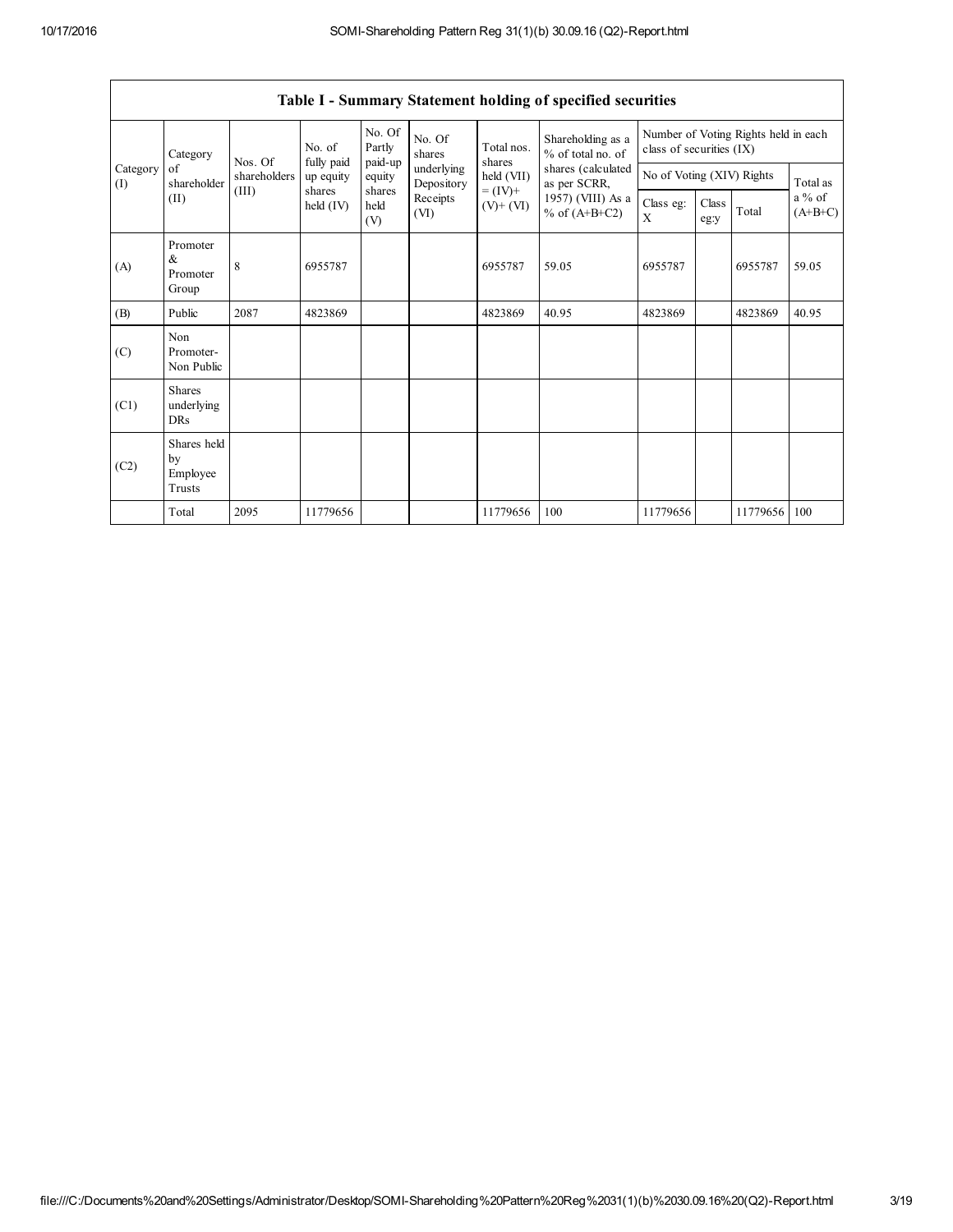$\mathsf{r}$ 

|                | Table I - Summary Statement holding of specified securities |                                                 |                                       |                                                           |                                                                                           |                                        |                                                         |                                                                               |                                                         |                                           |
|----------------|-------------------------------------------------------------|-------------------------------------------------|---------------------------------------|-----------------------------------------------------------|-------------------------------------------------------------------------------------------|----------------------------------------|---------------------------------------------------------|-------------------------------------------------------------------------------|---------------------------------------------------------|-------------------------------------------|
| Category<br>of | Category                                                    | No. Of<br>Shares<br>Underlying                  | No. of<br><b>Shares</b><br>Underlying | No. Of Shares<br>Underlying<br>Outstanding<br>convertible | Shareholding, as a %<br>assuming full conversion<br>of convertible securities (           | Number of<br>Locked in<br>shares (XII) |                                                         | Number of<br><b>Shares</b><br>pledged or<br>otherwise<br>encumbered<br>(XIII) |                                                         | Number of<br>equity shares                |
| (I)            | shareholder<br>(II)                                         | Outstanding<br>convertible<br>securities<br>(X) | Outstanding<br>Warrants<br>$(X_i)$    | securities and<br>No. Of<br>Warrants (Xi)<br>(a)          | as a percentage of diluted<br>share capital) (XI)=<br>$(VII)+(X)$ As a % of<br>$(A+B+C2)$ | N <sub>0</sub><br>(a)                  | As a<br>$%$ of<br>total<br><b>Shares</b><br>held<br>(b) | No.<br>(a)                                                                    | As a<br>$%$ of<br>total<br><b>Shares</b><br>held<br>(b) | held in<br>dematerialized<br>form $(XIV)$ |
| (A)            | Promoter<br>&<br>Promoter<br>Group                          |                                                 |                                       |                                                           | 59.05                                                                                     |                                        |                                                         |                                                                               |                                                         | 6905787                                   |
| (B)            | Public                                                      |                                                 |                                       |                                                           | 40.95                                                                                     |                                        |                                                         |                                                                               |                                                         | 4001859                                   |
| (C)            | Non<br>Promoter-<br>Non Public                              |                                                 |                                       |                                                           |                                                                                           |                                        |                                                         |                                                                               |                                                         |                                           |
| (C1)           | <b>Shares</b><br>underlying<br><b>DRs</b>                   |                                                 |                                       |                                                           |                                                                                           |                                        |                                                         |                                                                               |                                                         |                                           |
| (C2)           | Shares held<br>by<br>Employee<br><b>Trusts</b>              |                                                 |                                       |                                                           |                                                                                           |                                        |                                                         |                                                                               |                                                         |                                           |
|                | Total                                                       |                                                 |                                       |                                                           | 100                                                                                       |                                        |                                                         |                                                                               |                                                         | 10907646                                  |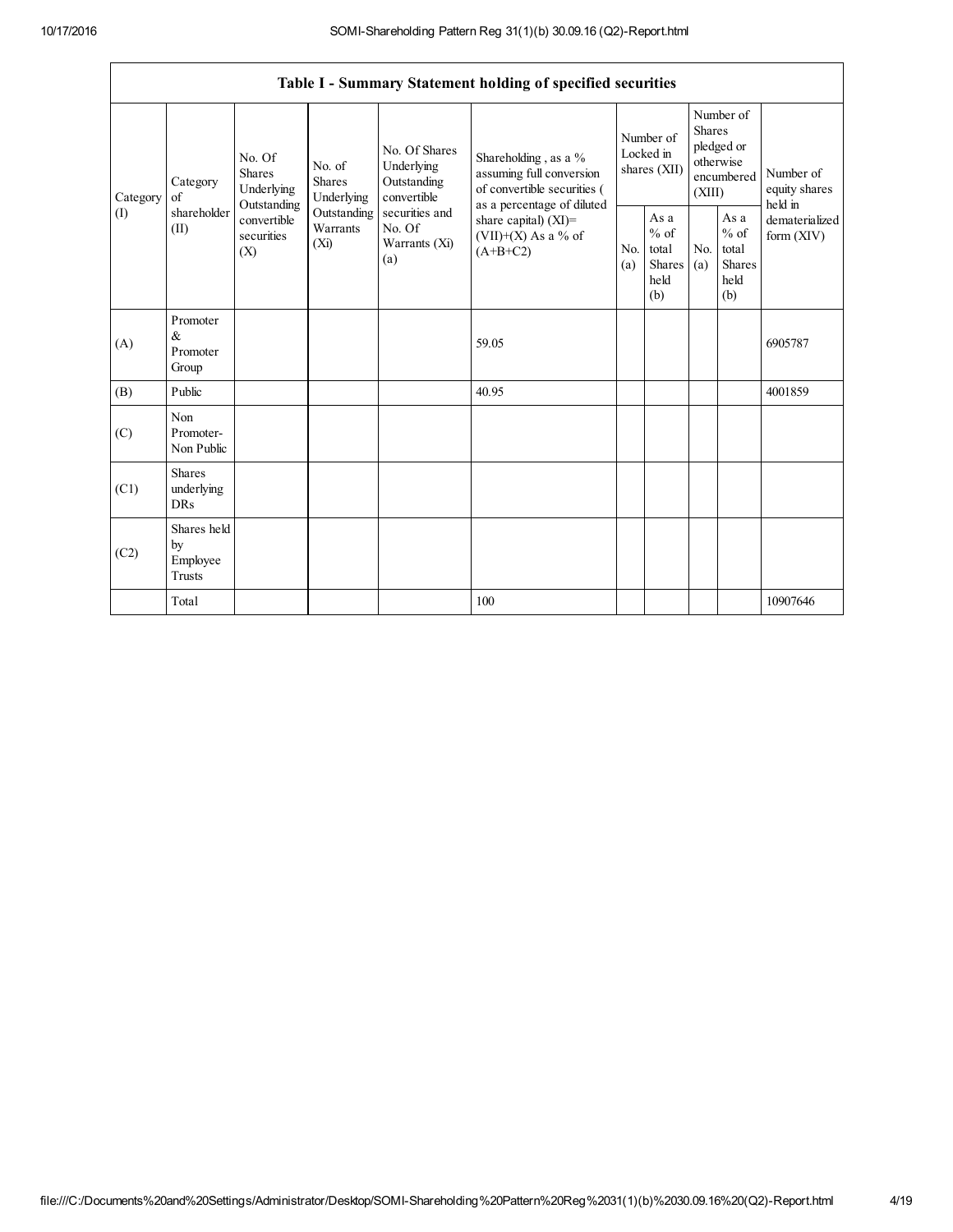|                                                                                                | Table II - Statement showing shareholding pattern of the Promoter and Promoter Group                                |                         |                                   |                                 |                                    |                              |                                                      |                               |               |                                 |                           |
|------------------------------------------------------------------------------------------------|---------------------------------------------------------------------------------------------------------------------|-------------------------|-----------------------------------|---------------------------------|------------------------------------|------------------------------|------------------------------------------------------|-------------------------------|---------------|---------------------------------|---------------------------|
|                                                                                                |                                                                                                                     |                         |                                   | No.<br><b>Of</b>                | No. Of                             | Total                        | Shareholding<br>as a % of                            | each class of securities (IX) |               | Number of Voting Rights held in |                           |
| Sr.                                                                                            | Category &<br>Name of the                                                                                           | Nos. Of<br>shareholders | No. of<br>fully paid<br>up equity | Partly<br>paid-<br>up           | shares<br>underlying<br>Depository | nos.<br>shares<br>held (VII) | total no. of<br>shares<br>(calculated as             | No of Voting (XIV) Rights     |               |                                 | Total<br>as a<br>$\%$ of  |
|                                                                                                | Shareholders (I)                                                                                                    | (III)                   | shares<br>held $(IV)$             | equity<br>shares<br>held<br>(V) | Receipts<br>(VI)                   | $= (IV) +$<br>$(V)+(VI)$     | per SCRR,<br>1957) (VIII)<br>As a % of<br>$(A+B+C2)$ | Class eg:<br>X                | Class<br>eg:y | Total                           | Total<br>Voting<br>rights |
| A                                                                                              | Table II - Statement showing shareholding pattern of the Promoter and Promoter Group                                |                         |                                   |                                 |                                    |                              |                                                      |                               |               |                                 |                           |
| (1)                                                                                            | Indian                                                                                                              |                         |                                   |                                 |                                    |                              |                                                      |                               |               |                                 |                           |
| (a)                                                                                            | Individuals/Hindu<br>undivided Family                                                                               | 8                       | 6955787                           |                                 |                                    | 6955787                      | 59.05                                                | 6955787                       |               | 6955787                         | 59.05                     |
| Sub-Total<br>(A)(1)                                                                            |                                                                                                                     | 8                       | 6955787                           |                                 |                                    | 6955787                      | 59.05                                                | 6955787                       |               | 6955787                         | 59.05                     |
| (2)                                                                                            | Foreign                                                                                                             |                         |                                   |                                 |                                    |                              |                                                      |                               |               |                                 |                           |
| Total<br>Shareholding<br>of Promoter<br>and<br>Promoter<br>Group $(A)=$<br>$(A)(1)+(A)$<br>(2) |                                                                                                                     | 8                       | 6955787                           |                                 |                                    | 6955787                      | 59.05                                                | 6955787                       |               | 6955787                         | 59.05                     |
| $\, {\bf B}$                                                                                   | Table III - Statement showing shareholding pattern of the Public shareholder                                        |                         |                                   |                                 |                                    |                              |                                                      |                               |               |                                 |                           |
| (1)                                                                                            | Institutions                                                                                                        |                         |                                   |                                 |                                    |                              |                                                      |                               |               |                                 |                           |
| (3)                                                                                            | Non-institutions                                                                                                    |                         |                                   |                                 |                                    |                              |                                                      |                               |               |                                 |                           |
| (a(i))                                                                                         | Individuals -<br>i.Individual<br>shareholders<br>holding nominal<br>share capital up<br>to Rs. 2 lakhs.             | 1843                    | 1477912                           |                                 |                                    | 1477912                      | 12.55                                                | 1477912                       |               | 1477912                         | 12.55                     |
| (a(ii))                                                                                        | Individuals - ii.<br>Individual<br>shareholders<br>holding nominal<br>share capital in<br>excess of Rs. 2<br>lakhs. | 10                      | 733671                            |                                 |                                    | 733671                       | 6.23                                                 | 733671                        |               | 733671                          | 6.23                      |
| (e)                                                                                            | Any Other<br>(specify)                                                                                              | 234                     | 2612286                           |                                 |                                    | 2612286                      | 22.18                                                | 2612286                       |               | 2612286                         | 22.18                     |
| Sub-Total<br>(B)(3)                                                                            |                                                                                                                     | 2087                    | 4823869                           |                                 |                                    | 4823869                      | 40.95                                                | 4823869                       |               | 4823869                         | 40.95                     |
| <b>Total Public</b><br>Shareholding<br>$(B)=(B)(1)+$<br>$(B)(2)+(B)$<br>(3)                    |                                                                                                                     | 2087                    | 4823869                           |                                 |                                    | 4823869                      | 40.95                                                | 4823869                       |               | 4823869                         | 40.95                     |
| $\mathbf C$                                                                                    | Table IV - Statement showing shareholding pattern of the Non Promoter- Non Public shareholder                       |                         |                                   |                                 |                                    |                              |                                                      |                               |               |                                 |                           |
| Total (<br>$A+B+C2$ )                                                                          |                                                                                                                     | 2095                    | 11779656                          |                                 |                                    | 11779656                     | 100                                                  | 11779656                      |               | 11779656                        | 100                       |
| Total<br>$(A+B+C)$                                                                             |                                                                                                                     | 2095                    | 11779656                          |                                 |                                    | 11779656 100                 |                                                      | 11779656                      |               | 11779656                        | 100                       |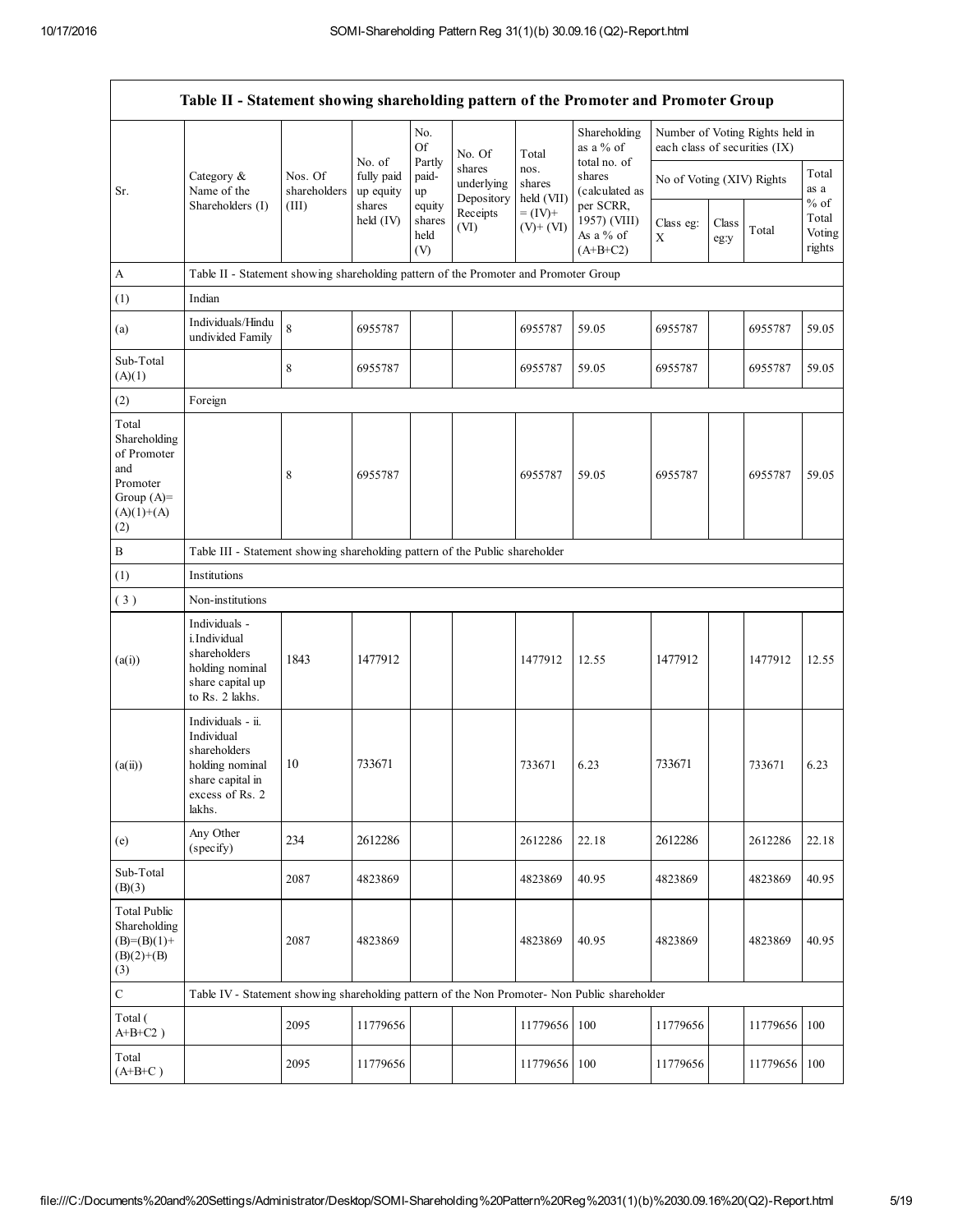|                                                                                                                                                                               |                                               |                                                                                    |                                                           | Table II - Statement showing shareholding pattern of the Promoter and Promoter Group          |            |                                                  |                              |                                                                        |                                       |
|-------------------------------------------------------------------------------------------------------------------------------------------------------------------------------|-----------------------------------------------|------------------------------------------------------------------------------------|-----------------------------------------------------------|-----------------------------------------------------------------------------------------------|------------|--------------------------------------------------|------------------------------|------------------------------------------------------------------------|---------------------------------------|
| No. Of<br>No. of<br><b>Shares</b><br><b>Shares</b><br>Underlying<br>Underlying<br>Sr.<br>Outstanding<br>Outstanding<br>Warrants<br>convertible<br>securities $(X)$<br>$(X_i)$ |                                               |                                                                                    | No. Of Shares<br>Underlying<br>Outstanding<br>convertible | Shareholding, as a %<br>assuming full conversion of<br>convertible securities (as a           |            | Number of<br>Locked in<br>shares (XII)           |                              | Number of<br>Shares<br>pledged or<br>otherwise<br>encumbered<br>(XIII) | Number of<br>equity shares<br>held in |
|                                                                                                                                                                               | securities and No.<br>Of Warrants (Xi)<br>(a) | percentage of diluted share<br>capital) $(XI) = (VII)+(X) As a$<br>% of $(A+B+C2)$ |                                                           | As a<br>$%$ of<br>total<br>Shares<br>held<br>(b)                                              | No.<br>(a) | As a<br>$%$ of<br>total<br>Shares<br>held<br>(b) | dematerialized<br>form (XIV) |                                                                        |                                       |
| $\mathbf{A}$                                                                                                                                                                  |                                               |                                                                                    |                                                           | Table II - Statement showing shareholding pattern of the Promoter and Promoter Group          |            |                                                  |                              |                                                                        |                                       |
| (1)                                                                                                                                                                           | Indian                                        |                                                                                    |                                                           |                                                                                               |            |                                                  |                              |                                                                        |                                       |
| (a)                                                                                                                                                                           |                                               |                                                                                    |                                                           | 59.05                                                                                         |            |                                                  |                              |                                                                        | 6905787                               |
| Sub-Total (A)<br>(1)                                                                                                                                                          |                                               |                                                                                    |                                                           | 59.05                                                                                         |            |                                                  |                              |                                                                        | 6905787                               |
| (2)                                                                                                                                                                           | Foreign                                       |                                                                                    |                                                           |                                                                                               |            |                                                  |                              |                                                                        |                                       |
| Total<br>Shareholding<br>of Promoter<br>and Promoter<br>Group $(A)=$<br>$(A)(1)+(A)(2)$                                                                                       |                                               |                                                                                    |                                                           | 59.05                                                                                         |            |                                                  |                              |                                                                        | 6905787                               |
| $\, {\bf B}$                                                                                                                                                                  |                                               |                                                                                    |                                                           | Table III - Statement showing shareholding pattern of the Public shareholder                  |            |                                                  |                              |                                                                        |                                       |
| (1)                                                                                                                                                                           | Institutions                                  |                                                                                    |                                                           |                                                                                               |            |                                                  |                              |                                                                        |                                       |
| (3)                                                                                                                                                                           | Non-institutions                              |                                                                                    |                                                           |                                                                                               |            |                                                  |                              |                                                                        |                                       |
| (a(i))                                                                                                                                                                        |                                               |                                                                                    |                                                           | 12.55                                                                                         |            |                                                  |                              |                                                                        | 1477902                               |
| (a(ii))                                                                                                                                                                       |                                               |                                                                                    |                                                           | 6.23                                                                                          |            |                                                  |                              |                                                                        | 733671                                |
| (e)                                                                                                                                                                           |                                               |                                                                                    |                                                           | 22.18                                                                                         |            |                                                  |                              |                                                                        | 1790286                               |
| Sub-Total (B)<br>(3)                                                                                                                                                          |                                               |                                                                                    |                                                           | 40.95                                                                                         |            |                                                  |                              |                                                                        | 4001859                               |
| <b>Total Public</b><br>Shareholding<br>$(B)= (B)(1) +$<br>$(B)(2)+(B)(3)$                                                                                                     |                                               |                                                                                    |                                                           | 40.95                                                                                         |            |                                                  |                              |                                                                        | 4001859                               |
| $\mathbf C$                                                                                                                                                                   |                                               |                                                                                    |                                                           | Table IV - Statement showing shareholding pattern of the Non Promoter- Non Public shareholder |            |                                                  |                              |                                                                        |                                       |
| Total (<br>$A+B+C2$ )                                                                                                                                                         |                                               |                                                                                    |                                                           | 100                                                                                           |            |                                                  |                              |                                                                        | 10907646                              |
| Total (A+B+C                                                                                                                                                                  |                                               |                                                                                    |                                                           | 100                                                                                           |            |                                                  |                              |                                                                        | 10907646                              |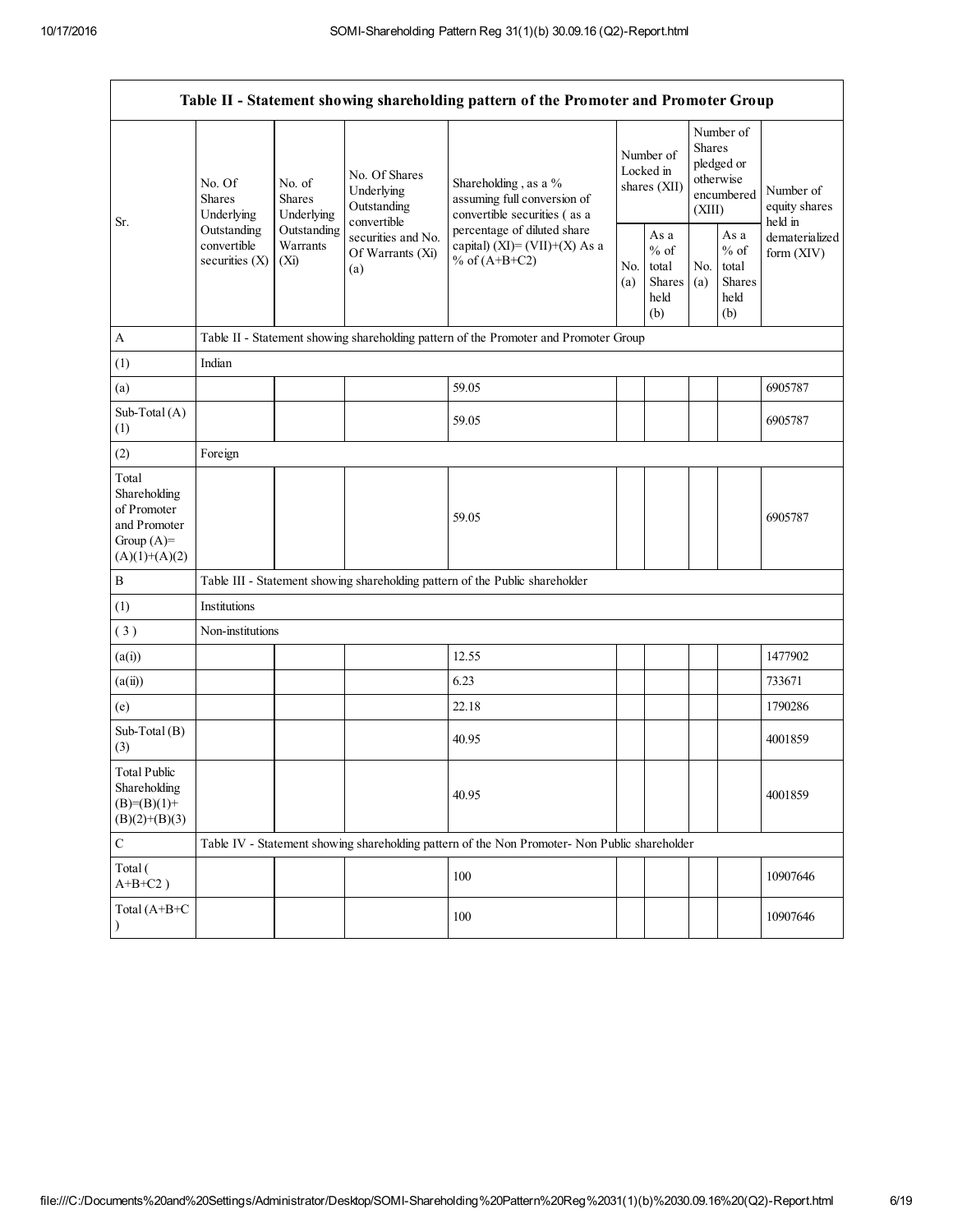|                                                                                                                                                                                          | Individuals/Hindu undivided Family |                              |                              |                                          |                                      |                                 |                                 |  |
|------------------------------------------------------------------------------------------------------------------------------------------------------------------------------------------|------------------------------------|------------------------------|------------------------------|------------------------------------------|--------------------------------------|---------------------------------|---------------------------------|--|
| Searial No.                                                                                                                                                                              | $\mathbf{1}$                       | $\overline{c}$               | $\mathfrak{Z}$               | $\overline{4}$                           | 5                                    | $\sqrt{6}$                      | $\tau$                          |  |
| Name of the<br>Shareholders (I)                                                                                                                                                          | <b>GAURAV</b><br><b>BHANSALI</b>   | <b>MADHU</b><br><b>MEHTA</b> | OM KUMARI<br><b>BHANSALI</b> | <b>OM PRAKASH</b><br><b>BHANSALI HUF</b> | <b>OM PRAKASH</b><br><b>BHANSALI</b> | <b>PRIYA</b><br><b>BHANSALI</b> | <b>RUCHI</b><br><b>BHANSALI</b> |  |
| PAN (II)                                                                                                                                                                                 | ADDPB0795R                         | ANSPM4459J                   | ABFPB0643N                   | AAAHO7932H                               | AAYPB9950G                           | AGQPB6184Q                      | AIIPB0949H                      |  |
| No. of fully paid<br>up equity shares<br>held (IV)                                                                                                                                       | 572335                             | 50000                        | 1041221                      | 135000                                   | 4417011                              | 68691                           | 72689                           |  |
| No. Of Partly paid-<br>up equity shares<br>held (V)                                                                                                                                      |                                    |                              |                              |                                          |                                      |                                 |                                 |  |
| No. Of shares<br>underlying<br>Depository<br>Receipts (VI)                                                                                                                               |                                    |                              |                              |                                          |                                      |                                 |                                 |  |
| Total nos. shares<br>held $(VII) = (IV) +$<br>$(V)$ + $(VI)$                                                                                                                             | 572335                             | 50000                        | 1041221                      | 135000                                   | 4417011                              | 68691                           | 72689                           |  |
| Shareholding as a<br>% of total no. of<br>shares (calculated<br>as per SCRR,<br>1957) (VIII) As a<br>% of $(A+B+C2)$                                                                     | 4.86                               | 0.42                         | 8.84                         | 1.15                                     | 37.5                                 | 0.58                            | 0.62                            |  |
| Number of Voting Rights held in each class of securities (IX)                                                                                                                            |                                    |                              |                              |                                          |                                      |                                 |                                 |  |
| Class eg:X                                                                                                                                                                               | 572335                             | 50000                        | 1041221                      | 135000                                   | 4417011                              | 68691                           | 72689                           |  |
| Class eg:y                                                                                                                                                                               |                                    |                              |                              |                                          |                                      |                                 |                                 |  |
| Total                                                                                                                                                                                    | 572335                             | 50000                        | 1041221                      | 135000                                   | 4417011                              | 68691                           | 72689                           |  |
| Total as a % of<br><b>Total Voting rights</b>                                                                                                                                            | 4.86                               | 0.42                         | 8.84                         | 1.15                                     | 37.5                                 | 0.58                            | 0.62                            |  |
| No. Of Shares<br>Underlying<br>Outstanding<br>convertible<br>securities $(X)$                                                                                                            |                                    |                              |                              |                                          |                                      |                                 |                                 |  |
| No. of Shares<br>Underlying<br>Outstanding<br>Warrants (Xi)                                                                                                                              |                                    |                              |                              |                                          |                                      |                                 |                                 |  |
| No. Of Shares<br>Underlying<br>Outstanding<br>convertible<br>securities and No.<br>Of Warrants (Xi)<br>(a)                                                                               |                                    |                              |                              |                                          |                                      |                                 |                                 |  |
| Shareholding, as a<br>% assuming full<br>conversion of<br>convertible<br>securities (as a<br>percentage of<br>diluted share<br>capital) (XI)=<br>$(VII)+(Xi)(a)$ As a<br>% of $(A+B+C2)$ | 4.86                               | 0.42                         | 8.84                         | 1.15                                     | 37.5                                 | 0.58                            | 0.62                            |  |
| Number of Locked in shares (XII)                                                                                                                                                         |                                    |                              |                              |                                          |                                      |                                 |                                 |  |
| No. $(a)$                                                                                                                                                                                |                                    |                              |                              |                                          |                                      |                                 |                                 |  |
| As a % of total<br>Shares held (b)                                                                                                                                                       |                                    |                              |                              |                                          |                                      |                                 |                                 |  |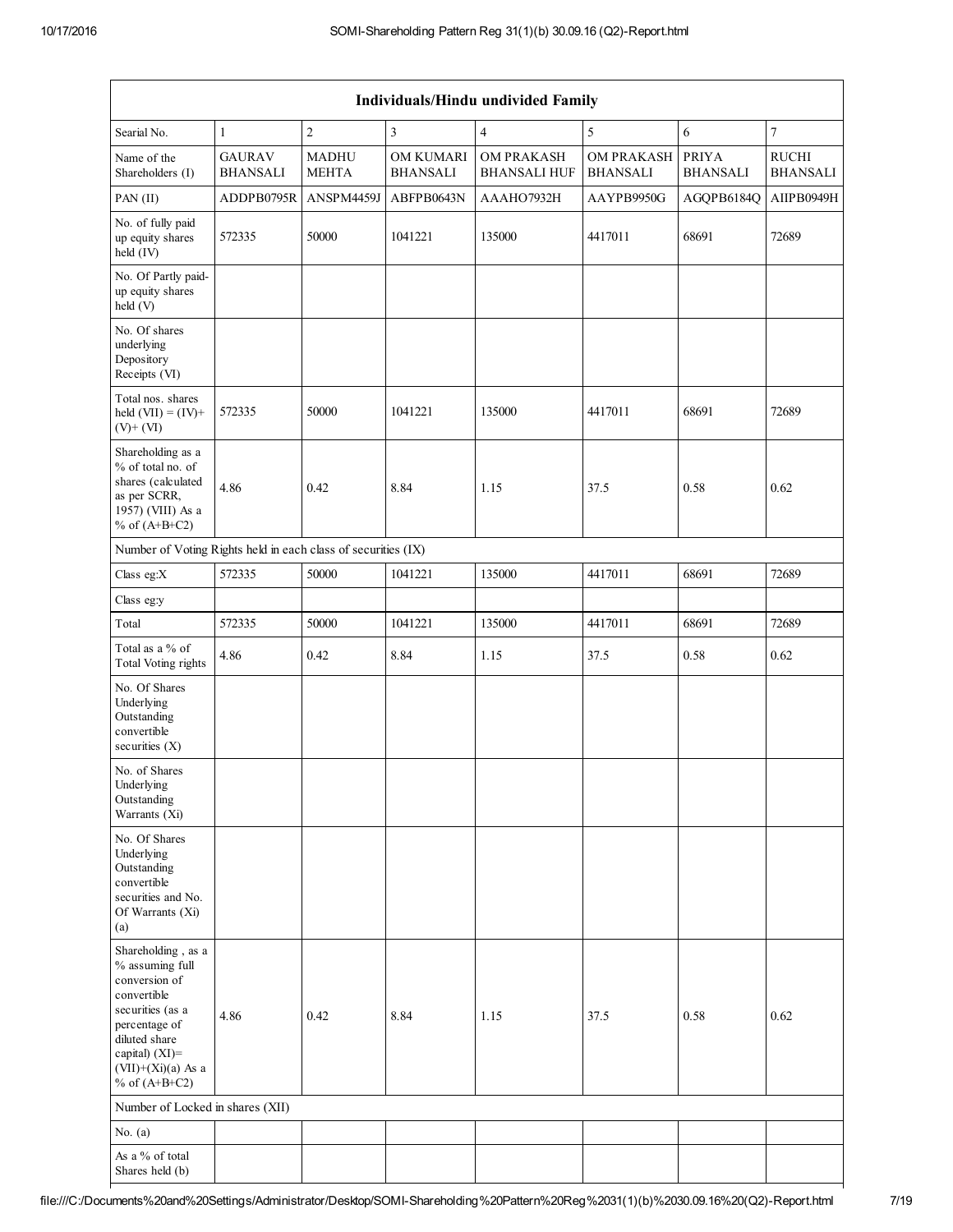Number of Shares pledged or otherwise encumbered (XIII)

| Number of Shares pledged or otherwise encumbered (XIII)              |        |          |         |        |         |       |       |
|----------------------------------------------------------------------|--------|----------|---------|--------|---------|-------|-------|
| No. $(a)$                                                            |        |          |         |        |         |       |       |
| As a % of total<br>Shares held (b)                                   |        |          |         |        |         |       |       |
| Number of equity<br>shares held in<br>dematerialized<br>form $(XIV)$ | 572335 | $\theta$ | 1041221 | 135000 | 4417011 | 68691 | 72689 |
| Reason for not providing PAN                                         |        |          |         |        |         |       |       |
| Reason for not<br>providing PAN                                      |        |          |         |        |         |       |       |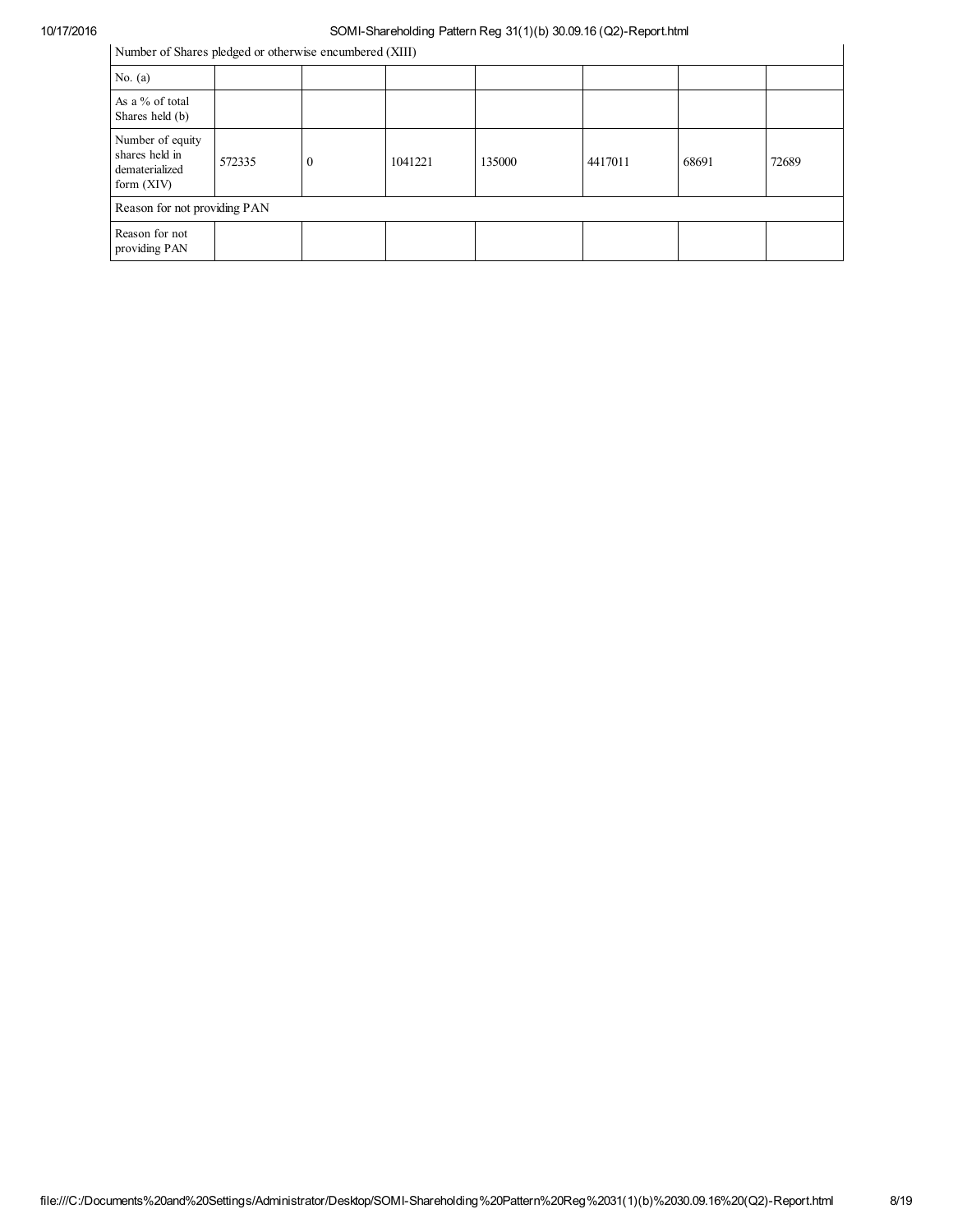| Individuals/Hindu undivided Family                                                                                                                                                       |                                                               |                       |  |  |  |
|------------------------------------------------------------------------------------------------------------------------------------------------------------------------------------------|---------------------------------------------------------------|-----------------------|--|--|--|
| Searial No.                                                                                                                                                                              | 8                                                             |                       |  |  |  |
| Name of the<br>Shareholders (I)                                                                                                                                                          | <b>VIMAL BHANSALI</b>                                         | Click here to go back |  |  |  |
| PAN (II)                                                                                                                                                                                 | ADDPB0794Q                                                    | Total                 |  |  |  |
| No. of fully paid<br>up equity shares<br>held (IV)                                                                                                                                       | 598840                                                        | 6955787               |  |  |  |
| No. Of Partly paid-<br>up equity shares<br>held (V)                                                                                                                                      |                                                               |                       |  |  |  |
| No. Of shares<br>underlying<br>Depository<br>Receipts (VI)                                                                                                                               |                                                               |                       |  |  |  |
| Total nos. shares<br>held $(VII) = (IV) +$<br>$(V)$ + $(VI)$                                                                                                                             | 598840                                                        | 6955787               |  |  |  |
| Shareholding as a<br>% of total no. of<br>shares (calculated<br>as per SCRR,<br>1957) (VIII) As a<br>% of $(A+B+C2)$                                                                     | 5.08                                                          | 59.05                 |  |  |  |
|                                                                                                                                                                                          | Number of Voting Rights held in each class of securities (IX) |                       |  |  |  |
| Class eg:X                                                                                                                                                                               | 598840                                                        | 6955787               |  |  |  |
| Class eg:y                                                                                                                                                                               |                                                               |                       |  |  |  |
| Total                                                                                                                                                                                    | 598840                                                        | 6955787               |  |  |  |
| Total as a % of<br><b>Total Voting rights</b>                                                                                                                                            | 5.08                                                          | 59.05                 |  |  |  |
| No. Of Shares<br>Underlying<br>Outstanding<br>convertible<br>securities $(X)$                                                                                                            |                                                               |                       |  |  |  |
| No. of Shares<br>Underlying<br>Outstanding<br>Warrants (Xi)                                                                                                                              |                                                               |                       |  |  |  |
| No. Of Shares<br>Underlying<br>Outstanding<br>convertible<br>securities and No.<br>Of Warrants (Xi)<br>(a)                                                                               |                                                               |                       |  |  |  |
| Shareholding, as a<br>% assuming full<br>conversion of<br>convertible<br>securities (as a<br>percentage of<br>diluted share<br>capital) (XI)=<br>$(VII)+(Xi)(a)$ As a<br>% of $(A+B+C2)$ | 5.08                                                          | 59.05                 |  |  |  |
| Number of Locked in shares (XII)                                                                                                                                                         |                                                               |                       |  |  |  |
| No. $(a)$                                                                                                                                                                                |                                                               |                       |  |  |  |
| As a % of total<br>Shares held (b)                                                                                                                                                       |                                                               |                       |  |  |  |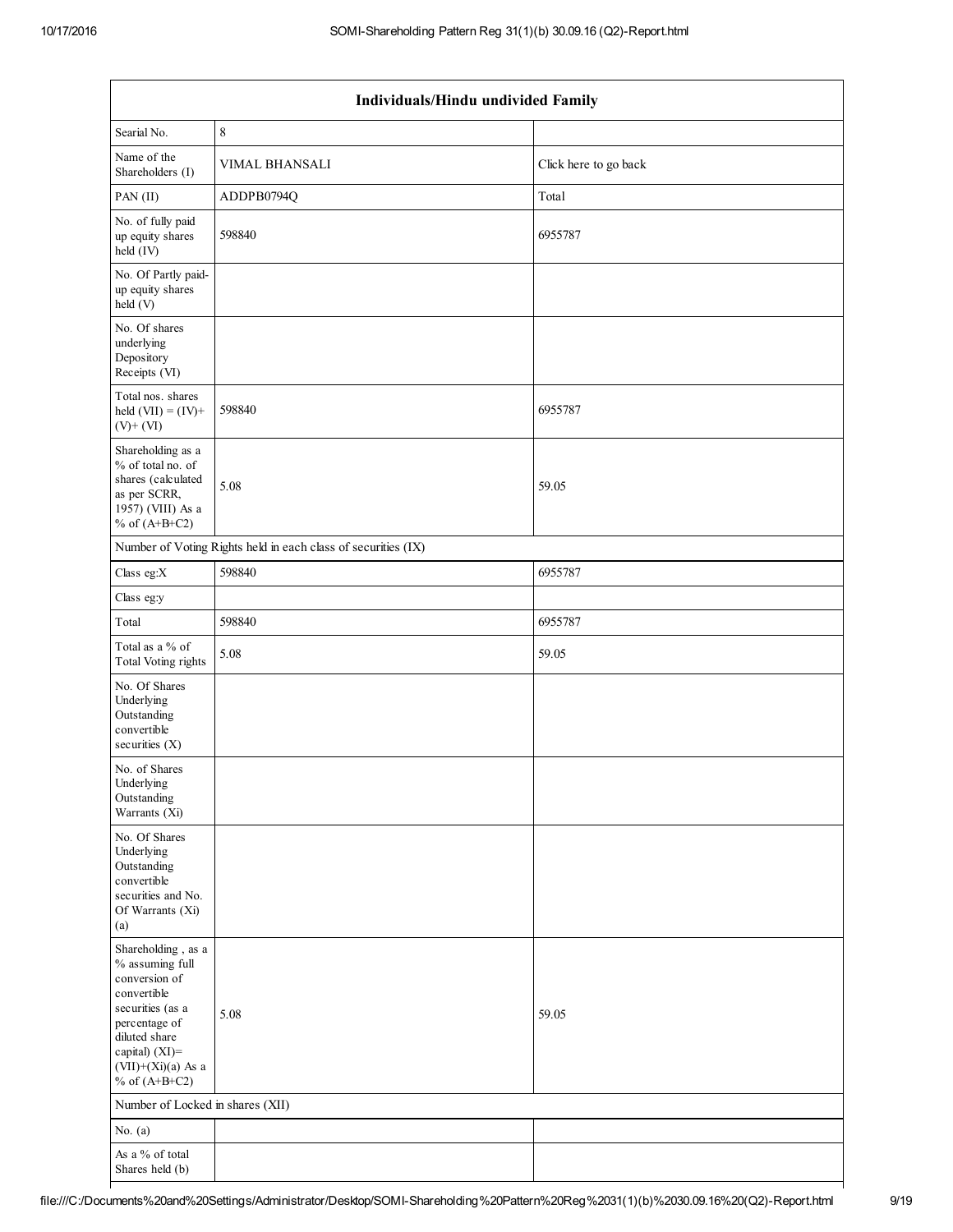Number of Shares pledged or otherwise encumbered (XIII)

| Number of Shares pledged or otherwise encumbered (XIII)              |        |         |  |  |  |
|----------------------------------------------------------------------|--------|---------|--|--|--|
| No. $(a)$                                                            |        |         |  |  |  |
| As a % of total<br>Shares held (b)                                   |        |         |  |  |  |
| Number of equity<br>shares held in<br>dematerialized<br>form $(XIV)$ | 598840 | 6905787 |  |  |  |
| Reason for not providing PAN                                         |        |         |  |  |  |
| Reason for not<br>providing PAN                                      |        |         |  |  |  |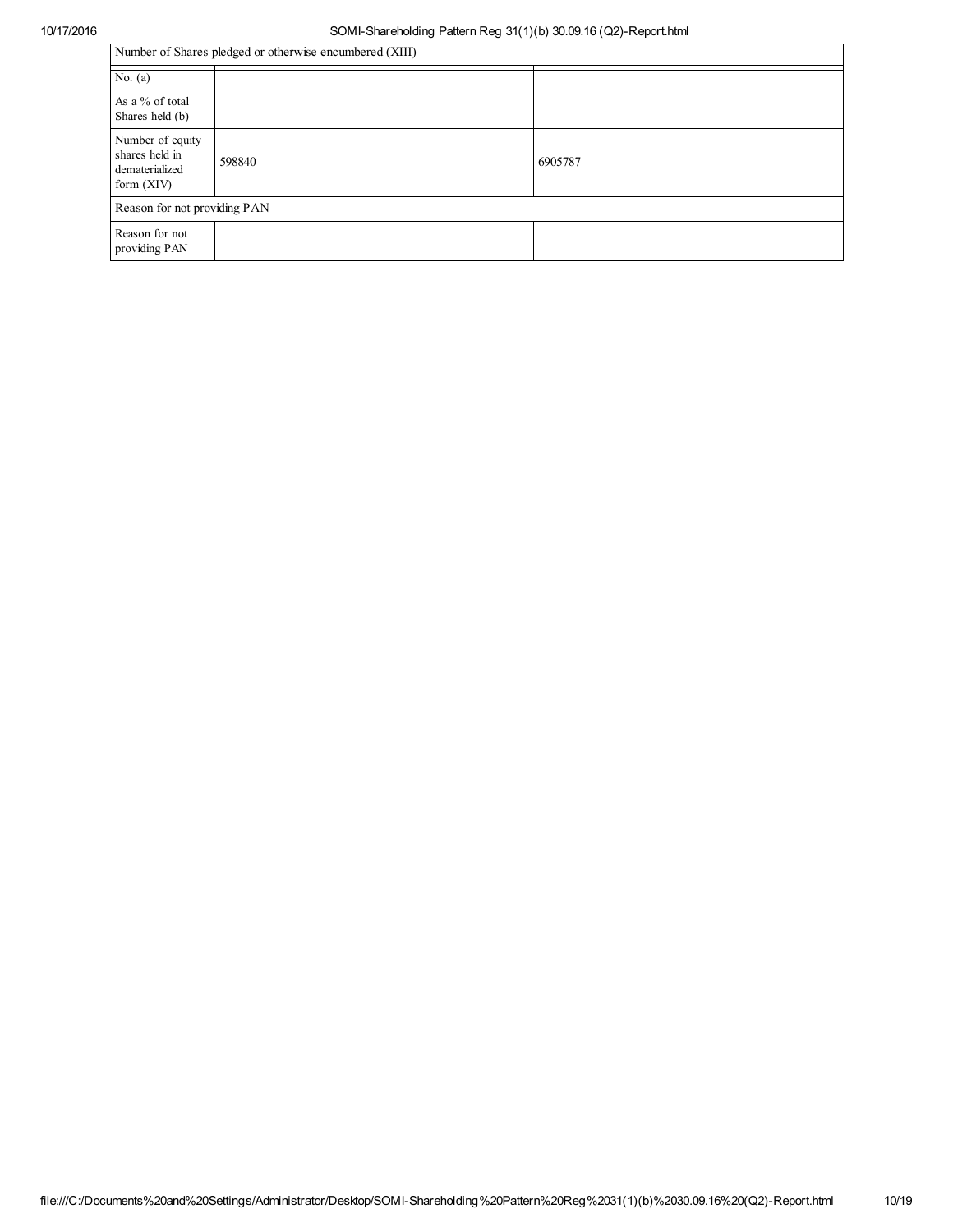| Individuals - ii. Individual shareholders holding nominal share capital in excess of Rs. 2 lakhs.                                                                                  |                                                               |                       |  |  |  |  |
|------------------------------------------------------------------------------------------------------------------------------------------------------------------------------------|---------------------------------------------------------------|-----------------------|--|--|--|--|
| Searial No.                                                                                                                                                                        | $\mathbf{1}$                                                  |                       |  |  |  |  |
| Name of the<br>Shareholders (I)                                                                                                                                                    | RAJENDRAKUMAR S BHIMRAJKA                                     | Click here to go back |  |  |  |  |
| PAN (II)                                                                                                                                                                           | AETPB8730P                                                    | Total                 |  |  |  |  |
| No. of fully paid<br>up equity shares<br>held (IV)                                                                                                                                 | 275000                                                        | 275000                |  |  |  |  |
| No. Of Partly paid-<br>up equity shares<br>held (V)                                                                                                                                |                                                               |                       |  |  |  |  |
| No. Of shares<br>underlying<br>Depository<br>Receipts (VI)                                                                                                                         |                                                               |                       |  |  |  |  |
| Total nos. shares<br>held $(VII) = (IV) +$<br>$(V)$ + $(VI)$                                                                                                                       | 275000                                                        | 275000                |  |  |  |  |
| Shareholding as a<br>% of total no. of<br>shares (calculated<br>as per SCRR,<br>1957) (VIII) As a<br>% of $(A+B+C2)$                                                               | 2.33                                                          | 2.33                  |  |  |  |  |
|                                                                                                                                                                                    | Number of Voting Rights held in each class of securities (IX) |                       |  |  |  |  |
| Class eg: X                                                                                                                                                                        | 275000                                                        | 275000                |  |  |  |  |
| Class eg:y                                                                                                                                                                         |                                                               |                       |  |  |  |  |
| Total                                                                                                                                                                              | 275000                                                        | 275000                |  |  |  |  |
| Total as a % of<br><b>Total Voting rights</b>                                                                                                                                      | 2.33                                                          | 2.33                  |  |  |  |  |
| No. Of Shares<br>Underlying<br>Outstanding<br>convertible<br>securities $(X)$                                                                                                      |                                                               |                       |  |  |  |  |
| No. of Shares<br>Underlying<br>Outstanding<br>Warrants (Xi)                                                                                                                        |                                                               |                       |  |  |  |  |
| No. Of Shares<br>Underlying<br>Outstanding<br>convertible<br>securities and No.<br>Of Warrants (Xi)<br>(a)                                                                         |                                                               |                       |  |  |  |  |
| Shareholding, as a<br>% assuming full<br>conversion of<br>convertible<br>securities (as a<br>percentage of<br>diluted share<br>capital) (XI)=<br>(VII)+(X) As a %<br>of $(A+B+C2)$ | 2.33                                                          | 2.33                  |  |  |  |  |
| Number of Locked in shares (XII)                                                                                                                                                   |                                                               |                       |  |  |  |  |
| No. $(a)$                                                                                                                                                                          |                                                               |                       |  |  |  |  |
| As a % of total<br>Shares held (b)                                                                                                                                                 |                                                               |                       |  |  |  |  |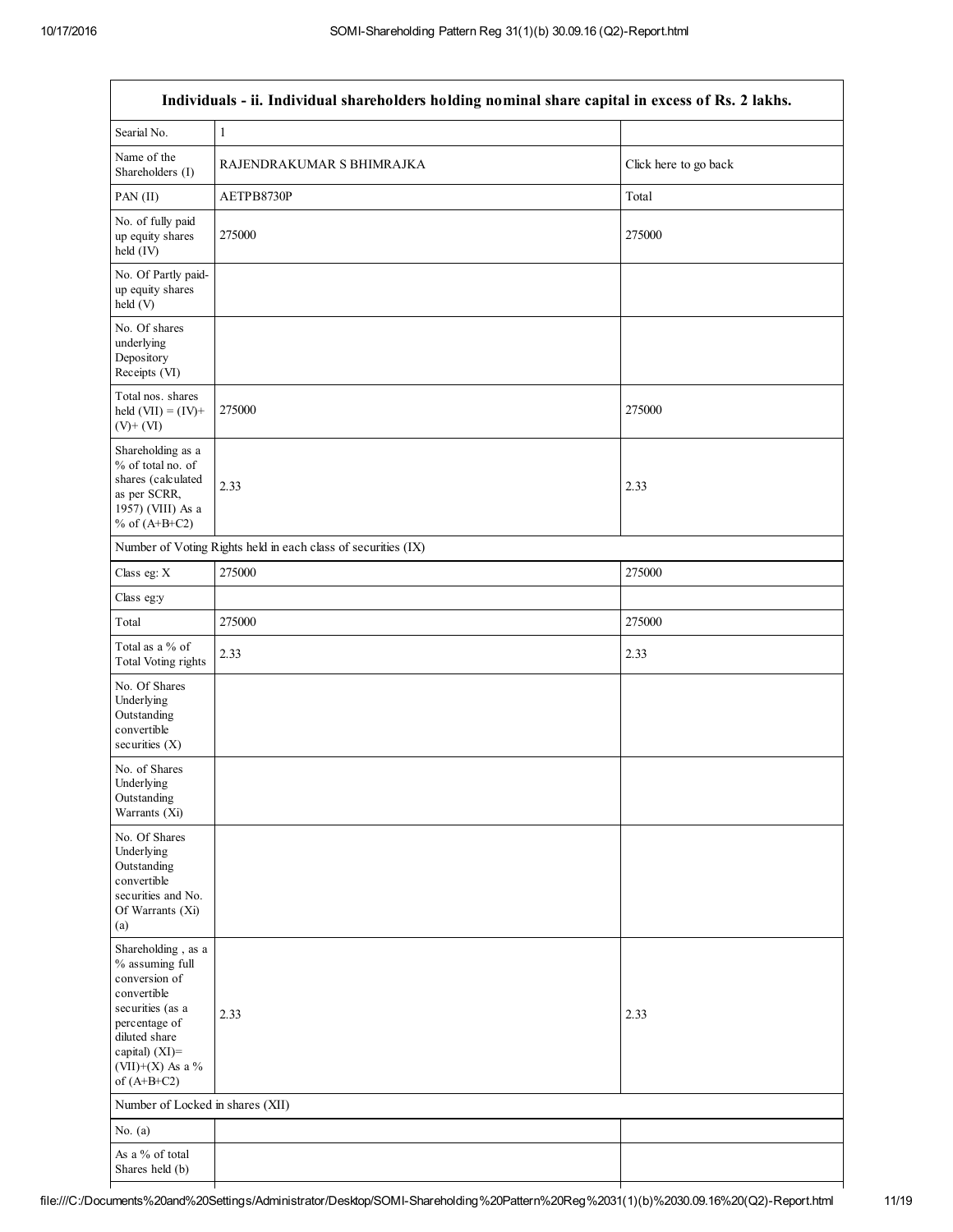| Number of equity<br>shares held in<br>dematerialized<br>form $(XIV)$ | 275000                       | 275000 |  |  |  |  |
|----------------------------------------------------------------------|------------------------------|--------|--|--|--|--|
|                                                                      | Reason for not providing PAN |        |  |  |  |  |
| Reason for not<br>providing PAN                                      |                              |        |  |  |  |  |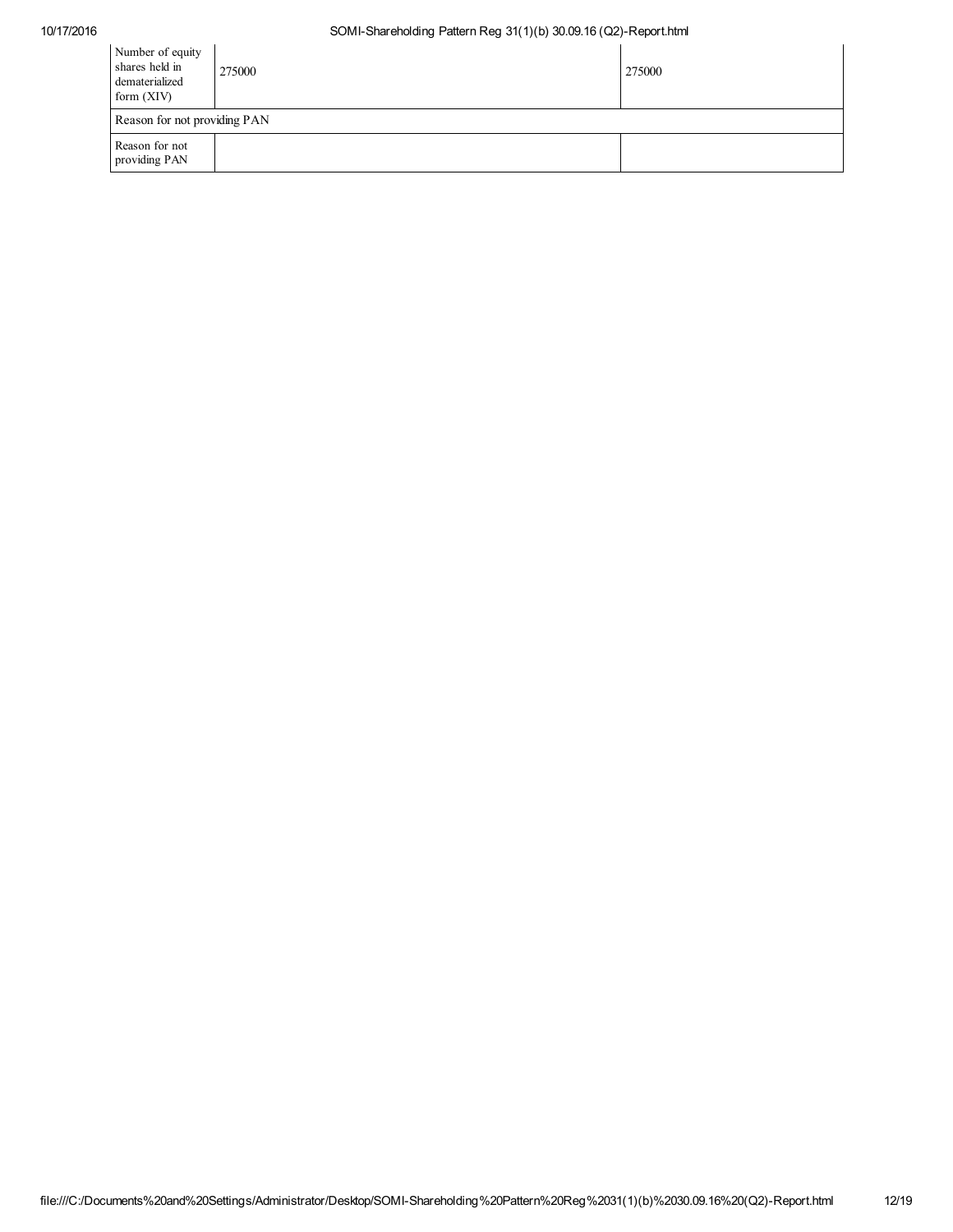| Any Other (specify)                                                                                                  |                     |                            |                                                                     |                                                                      |                                                 |                                                              |                                                            |
|----------------------------------------------------------------------------------------------------------------------|---------------------|----------------------------|---------------------------------------------------------------------|----------------------------------------------------------------------|-------------------------------------------------|--------------------------------------------------------------|------------------------------------------------------------|
| Searial No.                                                                                                          | $\mathbf{1}$        | $\overline{2}$             | $\overline{3}$                                                      | $\overline{4}$                                                       | 5                                               | 6                                                            | $\overline{7}$                                             |
| Category                                                                                                             | Clearing<br>Members | <b>Bodies</b><br>Corporate | <b>Bodies</b><br>Corporate                                          | <b>Bodies Corporate</b>                                              | <b>Bodies</b><br>Corporate                      | <b>Bodies Corporate</b>                                      | <b>Bodies</b><br>Corporate                                 |
| Category / More<br>than 1 percentage                                                                                 | Category            | Category                   | More than 1<br>percentage of<br>shareholding                        | More than 1<br>percentage of<br>shareholding                         | More than 1<br>percentage of<br>shareholding    | More than 1 percentage<br>of shareholding                    | More than 1<br>percentage of<br>shareholding               |
| Name of the<br>Shareholders (I)                                                                                      |                     |                            | <b>JOSHNA</b><br><b>TRADING</b><br><b>PRIVATE</b><br><b>LIMITED</b> | <b>MANISH</b><br><b>TRADECOM</b><br><b>PRIVATE</b><br><b>LIMITED</b> | <b>RELIGARE</b><br><b>FINVEST</b><br><b>LTD</b> | ROYAL JAISAL<br><b>FINANCIAL</b><br>CONSULTANTS PVT.<br>LTD. | SAJOY<br><b>RUBBER</b><br><b>PRIVATE</b><br><b>LIMITED</b> |
| PAN(II)                                                                                                              |                     |                            | AABCJ7088F                                                          | AAECM7389P                                                           | AAFCS6801H                                      | AAECR2634L                                                   | AAKCS0552L                                                 |
| No. of the<br>Shareholders (I)                                                                                       | 24                  | 46                         | $\mathbf{1}$                                                        | 1                                                                    | $\mathbf{1}$                                    | $\mathbf{1}$                                                 | 1                                                          |
| No. of fully paid<br>up equity shares<br>held (IV)                                                                   | 26802               | 2226164                    | 286000                                                              | 301732                                                               | 121559                                          | 382553                                                       | 238000                                                     |
| No. Of Partly paid-<br>up equity shares<br>held (V)                                                                  |                     |                            |                                                                     |                                                                      |                                                 |                                                              |                                                            |
| No. Of shares<br>underlying<br>Depository<br>Receipts (VI)                                                           |                     |                            |                                                                     |                                                                      |                                                 |                                                              |                                                            |
| Total nos. shares<br>held $(VII) = (IV) +$<br>$(V)$ + $(VI)$                                                         | 26802               | 2226164                    | 286000                                                              | 301732                                                               | 121559                                          | 382553                                                       | 238000                                                     |
| Shareholding as a<br>% of total no. of<br>shares (calculated<br>as per SCRR,<br>1957) (VIII) As a<br>% of $(A+B+C2)$ | 0.23                | 18.9                       | 2.43                                                                | 2.56                                                                 | 1.03                                            | 3.25                                                         | 2.02                                                       |
| Number of Voting Rights held in each class of securities (IX)                                                        |                     |                            |                                                                     |                                                                      |                                                 |                                                              |                                                            |
| Class eg: X                                                                                                          | 26802               | 2226164                    | 286000                                                              | 301732                                                               | 121559                                          | 382553                                                       | 238000                                                     |
| Class eg:y                                                                                                           |                     |                            |                                                                     |                                                                      |                                                 |                                                              |                                                            |
| Total                                                                                                                | 26802               | 2226164                    | 286000                                                              | 301732                                                               | 121559                                          | 382553                                                       | 238000                                                     |
| Total as a % of<br><b>Total Voting rights</b>                                                                        | 0.23                | 18.9                       | 2.43                                                                | 2.56                                                                 | 1.03                                            | 3.25                                                         | 2.02                                                       |
| No. Of Shares<br>Underlying<br>Outstanding<br>convertible<br>securities $(X)$                                        |                     |                            |                                                                     |                                                                      |                                                 |                                                              |                                                            |
| No. of Shares<br>Underlying<br>Outstanding<br>Warrants (Xi)                                                          |                     |                            |                                                                     |                                                                      |                                                 |                                                              |                                                            |
| No. Of Shares<br>Underlying<br>Outstanding<br>convertible<br>securities and No.<br>Of Warrants (Xi)<br>(a)           |                     |                            |                                                                     |                                                                      |                                                 |                                                              |                                                            |
| Shareholding, as a<br>% assuming full<br>conversion of<br>convertible<br>securities (as a                            |                     |                            |                                                                     |                                                                      |                                                 |                                                              |                                                            |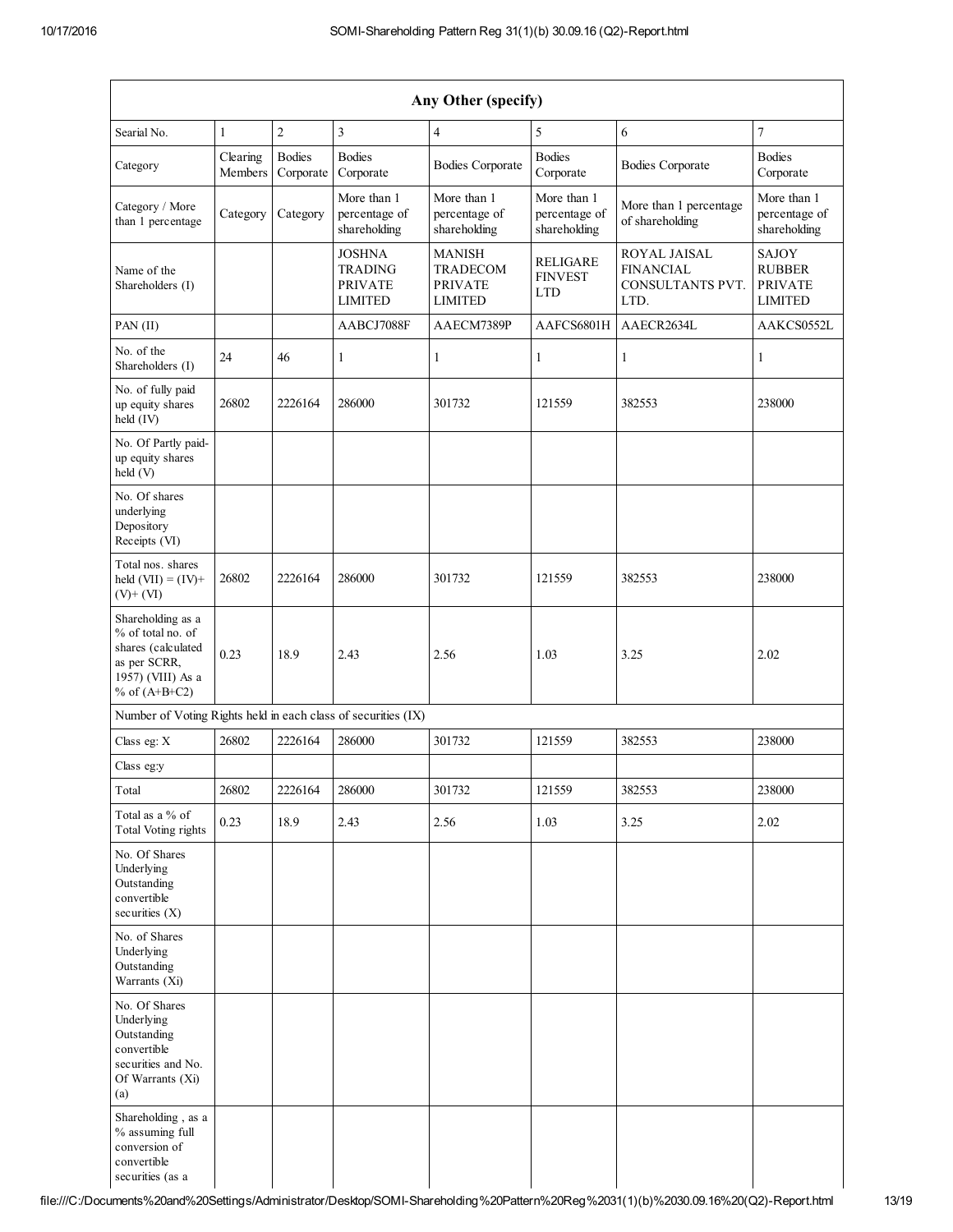| percentage of<br>diluted share<br>capital) $(XI)$ =<br>(VII)+(X) As a $\%$<br>of $(A+B+C2)$ | 0.23  | 18.9    | 2.43     | 2.56   | 1.03   | 3.25   | 2.02         |
|---------------------------------------------------------------------------------------------|-------|---------|----------|--------|--------|--------|--------------|
| Number of Locked in shares (XII)                                                            |       |         |          |        |        |        |              |
| No. $(a)$                                                                                   |       |         |          |        |        |        |              |
| As a % of total<br>Shares held (b)                                                          |       |         |          |        |        |        |              |
| Number of equity<br>shares held in<br>dematerialized<br>form $(XIV)$                        | 26802 | 1404164 | $\theta$ | 301732 | 121559 | 382553 | $\mathbf{0}$ |
| Reason for not providing PAN                                                                |       |         |          |        |        |        |              |
| Reason for not<br>providing PAN                                                             |       |         |          |        |        |        |              |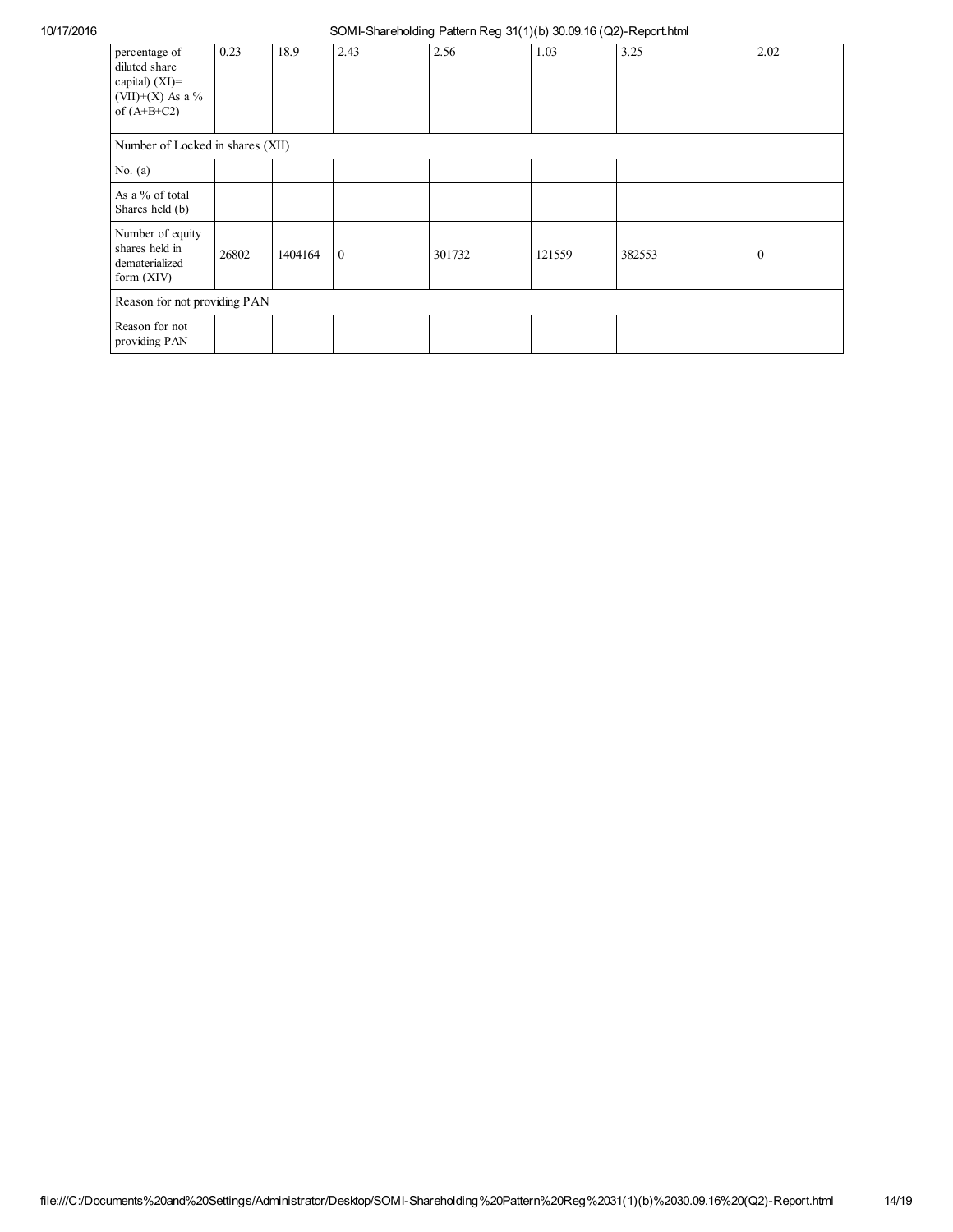| Any Other (specify)                                                                                                                              |                                                               |                                           |                 |                       |                         |            |
|--------------------------------------------------------------------------------------------------------------------------------------------------|---------------------------------------------------------------|-------------------------------------------|-----------------|-----------------------|-------------------------|------------|
| Searial No.                                                                                                                                      | $\,8\,$                                                       | 9                                         | 10              | 11                    | 12                      | 13         |
| Category                                                                                                                                         | <b>Bodies Corporate</b>                                       | <b>Bodies Corporate</b>                   | $NRI-$<br>Repat | $NRI - Non-$<br>Repat | Other                   | <b>HUF</b> |
| Category / More<br>than 1 percentage                                                                                                             | More than 1 percentage of<br>shareholding                     | More than 1 percentage of<br>shareholding | Category        | Category              | Category                | Category   |
| Name of the<br>Shareholders (I)                                                                                                                  | <b>SINA CHEMTRADE</b><br>PRIVATE LIMITED                      | TRANSLAND SHARES<br>PRIVATE LIMITED       |                 |                       | LLP/Partnership<br>Firm |            |
| PAN (II)                                                                                                                                         | AAKCS0554N                                                    | AADCT1253A                                |                 |                       |                         |            |
| No. of the<br>Shareholders (I)                                                                                                                   | 1                                                             | $\mathbf{1}$                              | 12              | 7                     | 1                       | 144        |
| No. of fully paid<br>up equity shares<br>held (IV)                                                                                               | 298000                                                        | 456183                                    | 17753           | 9062                  | 1200                    | 331305     |
| No. Of Partly paid-<br>up equity shares<br>held (V)                                                                                              |                                                               |                                           |                 |                       |                         |            |
| No. Of shares<br>underlying<br>Depository<br>Receipts (VI)                                                                                       |                                                               |                                           |                 |                       |                         |            |
| Total nos. shares<br>held $(VII) = (IV) +$<br>$(V)$ + $(VI)$                                                                                     | 298000                                                        | 456183                                    | 17753           | 9062                  | 1200                    | 331305     |
| Shareholding as a<br>% of total no. of<br>shares (calculated<br>as per SCRR,<br>1957) (VIII) As a<br>% of $(A+B+C2)$                             | 2.53                                                          | 3.87                                      | 0.15            | 0.08                  | 0.01                    | 2.81       |
|                                                                                                                                                  | Number of Voting Rights held in each class of securities (IX) |                                           |                 |                       |                         |            |
| Class eg: X                                                                                                                                      | 298000                                                        | 456183                                    | 17753           | 9062                  | 1200                    | 331305     |
| Class eg:y                                                                                                                                       |                                                               |                                           |                 |                       |                         |            |
| Total                                                                                                                                            | 298000                                                        | 456183                                    | 17753           | 9062                  | 1200                    | 331305     |
| Total as a % of<br>Total Voting rights                                                                                                           | 2.53                                                          | 3.87                                      | 0.15            | 0.08                  | 0.01                    | 2.81       |
| No. Of Shares<br>Underlying<br>Outstanding<br>convertible<br>securities $(X)$                                                                    |                                                               |                                           |                 |                       |                         |            |
| No. of Shares<br>Underlying<br>Outstanding<br>Warrants (Xi)                                                                                      |                                                               |                                           |                 |                       |                         |            |
| No. Of Shares<br>Underlying<br>Outstanding<br>convertible<br>securities and No.<br>Of Warrants (Xi)<br>(a)                                       |                                                               |                                           |                 |                       |                         |            |
| Shareholding, as a<br>% assuming full<br>conversion of<br>convertible<br>securities (as a<br>percentage of<br>diluted share<br>capital) $(XI)$ = | 2.53                                                          | 3.87                                      | 0.15            | 0.08                  | 0.01                    | 2.81       |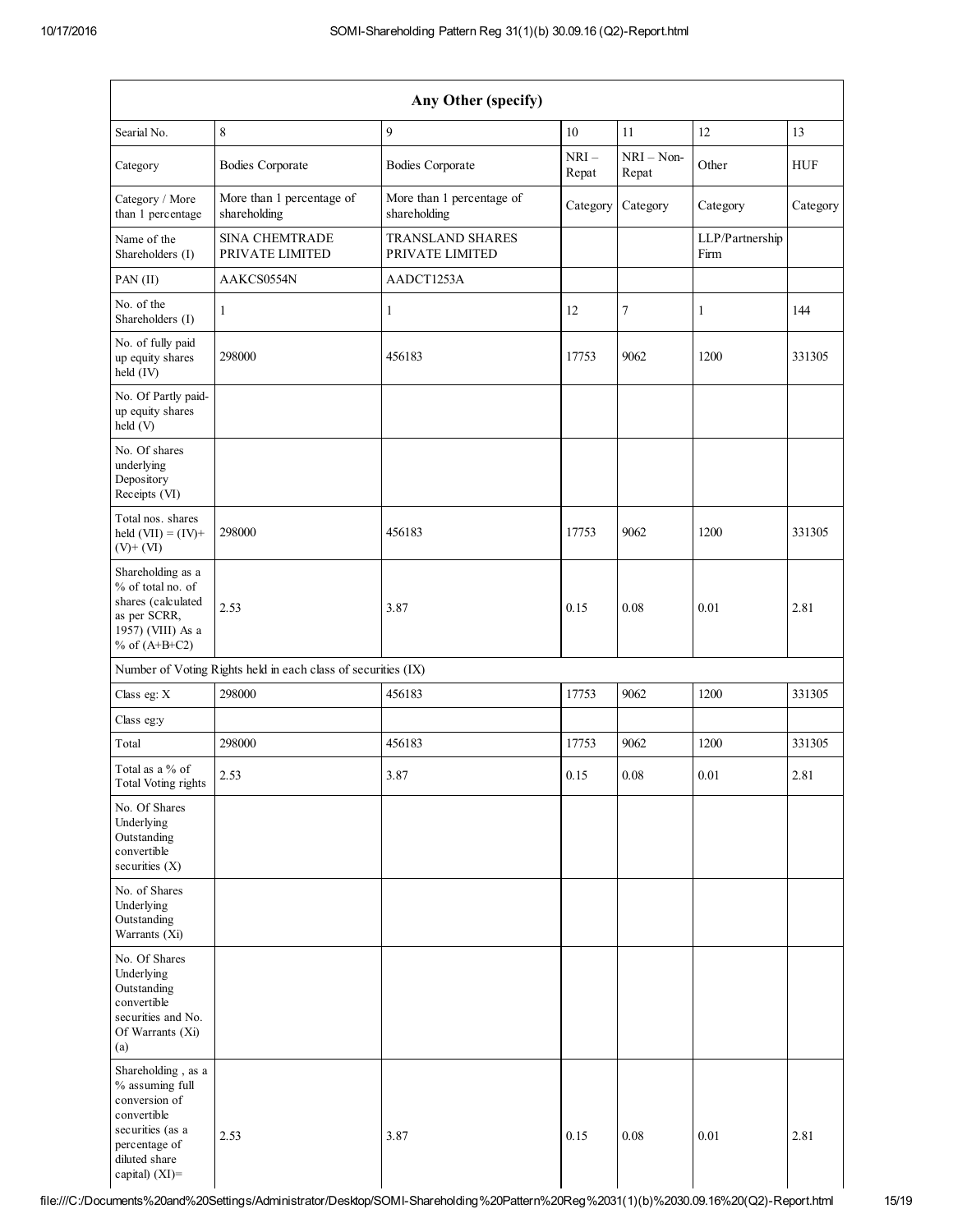| (VII)+(X) As a $%$<br>of $(A+B+C2)$                                  |              |        |       |      |      |        |
|----------------------------------------------------------------------|--------------|--------|-------|------|------|--------|
| Number of Locked in shares (XII)                                     |              |        |       |      |      |        |
| No. $(a)$                                                            |              |        |       |      |      |        |
| As a % of total<br>Shares held (b)                                   |              |        |       |      |      |        |
| Number of equity<br>shares held in<br>dematerialized<br>form $(XIV)$ | $\mathbf{0}$ | 456183 | 17753 | 9062 | 1200 | 331305 |
| Reason for not providing PAN                                         |              |        |       |      |      |        |
| Reason for not<br>providing PAN                                      |              |        |       |      |      |        |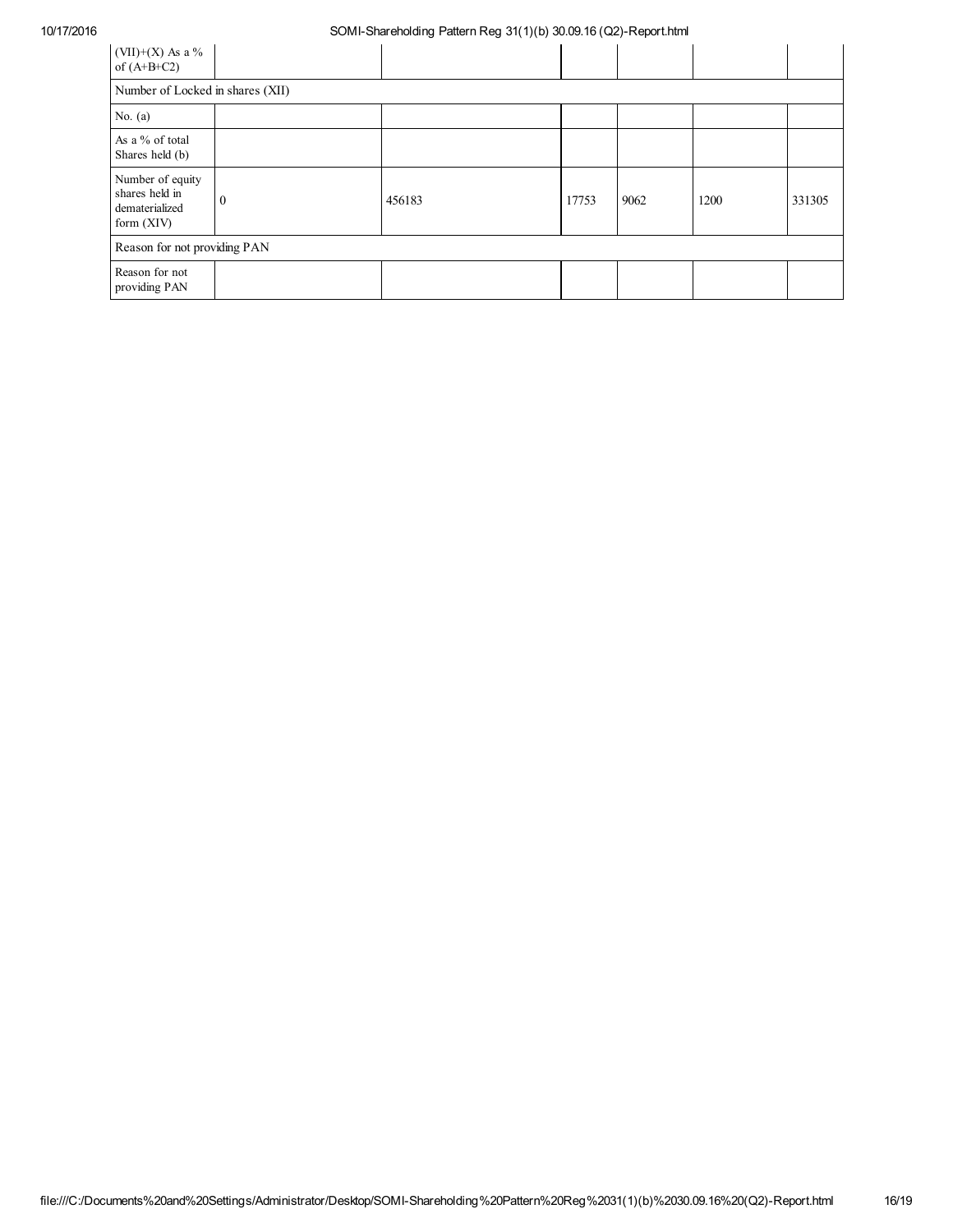| Any Other (specify)                                                                                                                                                  |                                                               |  |  |  |
|----------------------------------------------------------------------------------------------------------------------------------------------------------------------|---------------------------------------------------------------|--|--|--|
| Searial No.                                                                                                                                                          |                                                               |  |  |  |
| Category                                                                                                                                                             |                                                               |  |  |  |
| Category / More<br>than 1 percentage                                                                                                                                 |                                                               |  |  |  |
| Name of the<br>Shareholders (I)                                                                                                                                      | Click here to go back                                         |  |  |  |
| PAN(II)                                                                                                                                                              | Total                                                         |  |  |  |
| No. of the<br>Shareholders (I)                                                                                                                                       | 234                                                           |  |  |  |
| No. of fully paid<br>up equity shares<br>held (IV)                                                                                                                   | 2612286                                                       |  |  |  |
| No. Of Partly paid-<br>up equity shares<br>held (V)                                                                                                                  |                                                               |  |  |  |
| No. Of shares<br>underlying<br>Depository<br>Receipts (VI)                                                                                                           |                                                               |  |  |  |
| Total nos. shares<br>held $(VII) = (IV) +$<br>$(V)$ + $(VI)$                                                                                                         | 2612286                                                       |  |  |  |
| Shareholding as a<br>% of total no. of<br>shares (calculated<br>as per SCRR,<br>1957) (VIII) As a<br>% of $(A+B+C2)$                                                 | 22.18                                                         |  |  |  |
|                                                                                                                                                                      | Number of Voting Rights held in each class of securities (IX) |  |  |  |
| Class eg: X                                                                                                                                                          | 2612286                                                       |  |  |  |
| Class eg:y                                                                                                                                                           |                                                               |  |  |  |
| Total                                                                                                                                                                | 2612286                                                       |  |  |  |
| Total as a % of<br>Total Voting rights                                                                                                                               | 22.18                                                         |  |  |  |
| No. Of Shares<br>Underlying<br>Outstanding<br>convertible<br>securities (X)                                                                                          |                                                               |  |  |  |
| No. of Shares<br>Underlying<br>Outstanding<br>Warrants (Xi)                                                                                                          |                                                               |  |  |  |
| No. Of Shares<br>Underlying<br>Outstanding<br>convertible<br>securities and No.<br>Of Warrants (Xi)<br>(a)                                                           |                                                               |  |  |  |
| Shareholding, as a<br>% assuming full<br>conversion of<br>convertible<br>securities (as a<br>percentage of<br>diluted share<br>capital) (XI)=<br>(VII)+(X) As a $\%$ | 22.18                                                         |  |  |  |